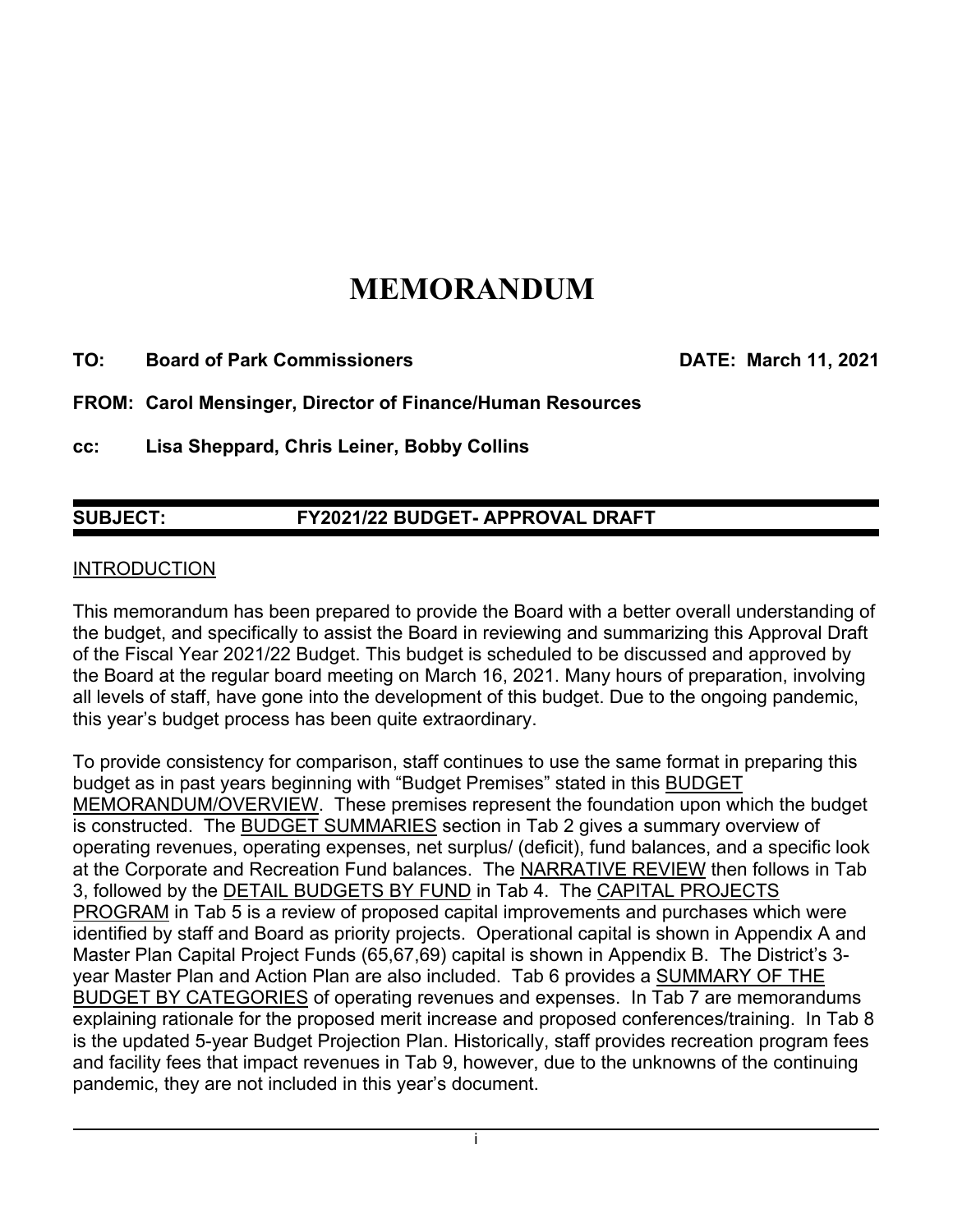## BUDGET PREMISES

The Fiscal Year 2021/22 Approval Budget and related capital improvement/project program were developed based upon the following premises:

- 1. To continue to provide existing levels of service and to provide the residents of the Glencoe Park District with new and increased levels of service at the Takiff Center, as well as other facilities and parks within the District, as directed.
- 2. The Park District adopted an *operating* Tax Levy Ordinance this past November in the amount of \$4,843,000 for tax year 2020 (Fiscal Year 2021/22). This operating levy represents a 4.40% increase over the previous year, and as in prior years is intended to capture all new growth available in the midst of the tax cap. For tax year 2020, old growth will be capped at the 2.3% CPI. The *total* levy also includes \$1,311,515 in debt service for principal and interest payments on the District's two outstanding bond issues.
- 3. Strive to maintain a Board-approved level for annual operating reserve fund balances within both the Corporate Fund (50%) and Recreation Fund (50%), per the District's Fund Balance Policy. Staff is pleased to report that **despite the pandemic**, the FY2021/22 budget reflects a reserve levels **above** the minimum guideline*.*
- 4. Based on the District's ability to meet these Fund Balance Policy requirements, it is the Board's past practice and philosophy to commit a portion of these monies to future Master Plan projects. Typically, this is done by formal board action after the annual audit is approved in June. Based on the ongoing pandemic, this still can be done at any time during the fiscal year. Staff has included a \$300,000 transfer from the Corporate Fund to Fund 69 in the FY21/22 budget.
- 5. The proposed capital program provides for maintenance, improvements and equipment purchases. Staff recommends that the capital program include the following:
	- A. The **Capital Projects Fund (65)** be used to fund **\$782,005** in projects. (See Tab 5).
	- B. The **Corporate Fund** be used to fund **\$292,300** in **operational** capital improvements.
	- C. The **Recreation Fund** be used to fund **\$33,500** in **operational** capital improvements.
	- D. The **Special Recreation Fund** be used to fund **\$225,000** in **operational** ADArelated capital improvements.
	- E. The **Liability Fund** be used to fund **\$83,500** in **operational** safety-related capital items.
	- F. The **Master Plan Capital Fund (69)/Bond Proceeds Capital Fund (67)** be used to fund **\$2,625,350** in capital improvements/projects related to the master plan. New projects for FY2021/22 include the Beach Pier Improvements, Watts dasher board replacement, Kalk Park Project, Boat Access/Stairs Project, Crib/Wall Project and the South Overlook Project.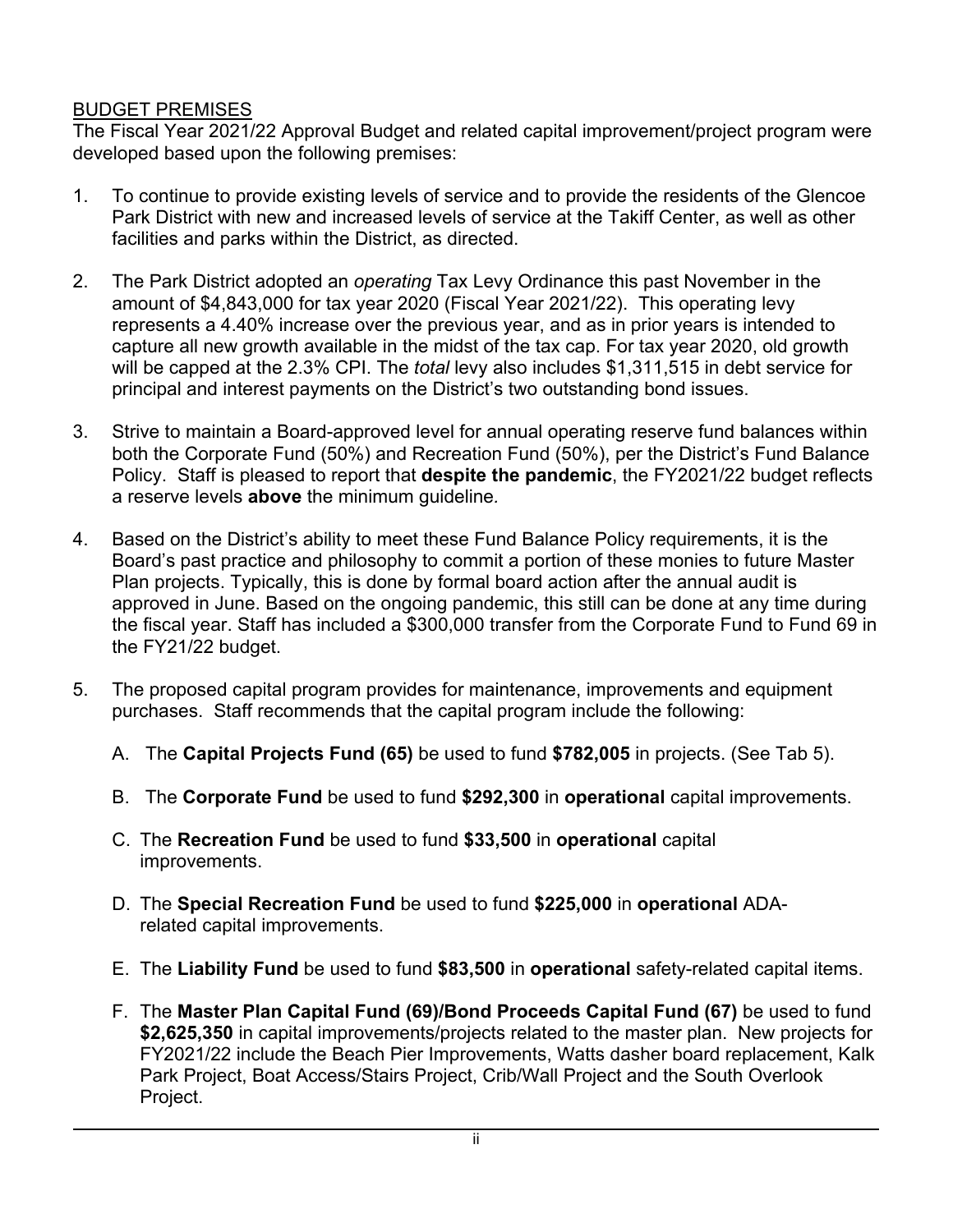- 6. Each year, the Park Board authorizes a merit pool which is spread to Grade 1 (full-time) employees, excluding the Executive Director's position. A 2.3% merit pool was approved by the Board and is included in this Approval Draft of the Fiscal Year 2021/22 Budget. The County Clerk will use 2.3% CPI factor for calculation of the tax cap in tax year 2020. See Tab 7 for an additional detailed memo on the proposed merit pool.
- 7. Accomplish #1-6 above, in accordance with the already adopted tax levy and the Park Board's historically expressed desire of maintaining the composite tax rate at a responsible level which is reflective of the community's preparedness to support local park and recreation services.

### BUDGET SUMMARIES

This part provides a financial summary of all funds as related to:

- 1. Revenues (Table I) 2. Expenditures (Table II) 3. Net Surplus/ (Deficit) (Table III) 4. Fund Balances (Table IV)
- 5. Corporate and Recreation Fund Balance Summaries
- 6. Summary of Recreation Program By Program Category
- 7. Overview of Recreation Fund Budget

As of **February 28, 2021**, the projected **Designated Operating Fund Balance in the Corporate Fund** of **\$2,681,346** meets the reserve guideline of 50% of operating expenditures. (This compares to expected ending balance per last year's budget of \$2,199,769 – an increase of over \$480,000.)

As of **February 28, 2021,** the projected **Designated Operating Fund Balance in the Recreation Fund** of **\$3,410,626** meets the reserve guideline of 50% of operating expenditures. (This compares to expected ending balance per last year's budget of \$3,386,804 – an increase of nearly \$25,000.)

Note, these balances do NOT reflect any "committed" fund balances that will be officially transferred to the Master Plan Capital Fund in FY2021/22. As of **February 28, 2022,** given that budget projections are accurate, the operating fund balance in the Corporate Fund will stand at approximately **\$2,275,126**, and in the Recreation Fund, it will stand at approximately **\$3,314,962.** 

Given these fund balance levels, and per the District's Fund Balance Policy, staff will entertain an option that (in June after the annual audit has been approved) a transfer of \$300,000 from the Corporate Fund balances be specifically "committed" to be used for future Master Plan projects. **In the past eight years, the Board has now approved a total of \$7.3 million to be "committed" for future master plan improvements/capital projects, which means no added debt for taxpayers to complete projects identified as part of the master plan process.**